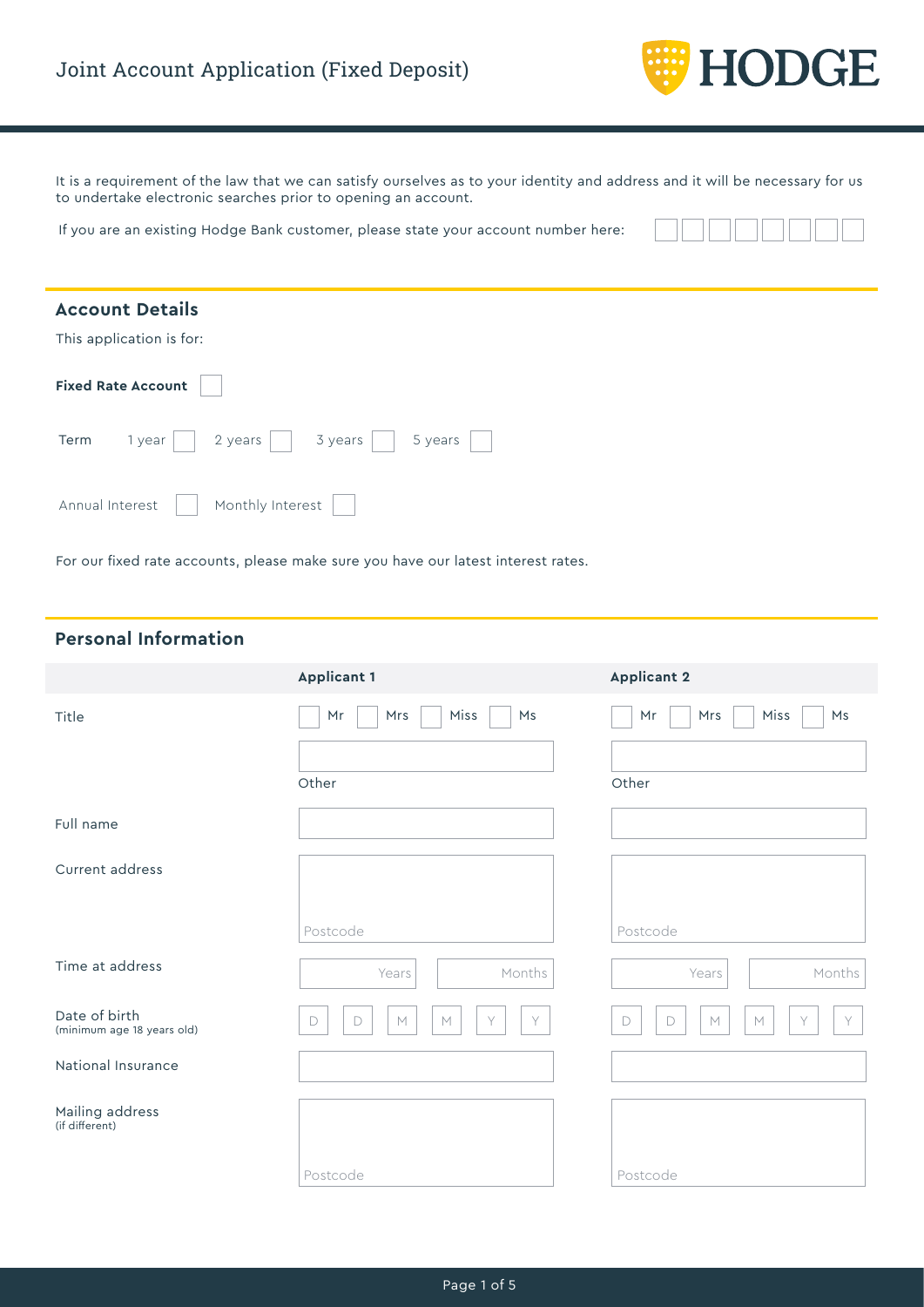|                                                                                 | <b>Applicant 1</b> | <b>Applicant 2</b> |
|---------------------------------------------------------------------------------|--------------------|--------------------|
| Telephone/mobile number                                                         |                    |                    |
| Email address                                                                   |                    |                    |
| Previous address<br>(if you have changed your address in<br>the last 12 months) | Postcode           | Postcode           |

#### **Failure to complete the following may result in your application being returned**

| I confirm that, for tax<br>purposes, I am a resident<br>in the UK       |                       |             |
|-------------------------------------------------------------------------|-----------------------|-------------|
| Are you a resident, for<br>tax purposes, anywhere<br>other than the UK? | $\mathbb N$<br>$\vee$ | N<br>$\vee$ |
| Are you a USA citizen?                                                  | $\vee$<br>$\mathbb N$ | N<br>$\vee$ |
| If yes, please provide your<br>Tax Payer Identification<br>Number (TIN) |                       |             |

I/We confirm that I/We have received the FSCS exclusions and information on eligible deposits

| <b>Source of Deposit</b>                              |                            |                                        |            |
|-------------------------------------------------------|----------------------------|----------------------------------------|------------|
| Please indicate the source used to fund your savings. |                            |                                        |            |
| Savings from salary/bonus                             | Inheritance                | Compensation Payment                   | House sale |
| Proceeds of insurance<br>payment/maturity             | Reinvestment<br>of savings | Income/dividends from<br>an investment | Gift       |

Our customers' security is paramount to us and we must comply with various legal and regulatory obligations to protect you, as well as Hodge, from financial crime. This includes asking you how you have sourced the wealth you are using to fund your savings account with Hodge.

Look at our **Help & Support** page for more information.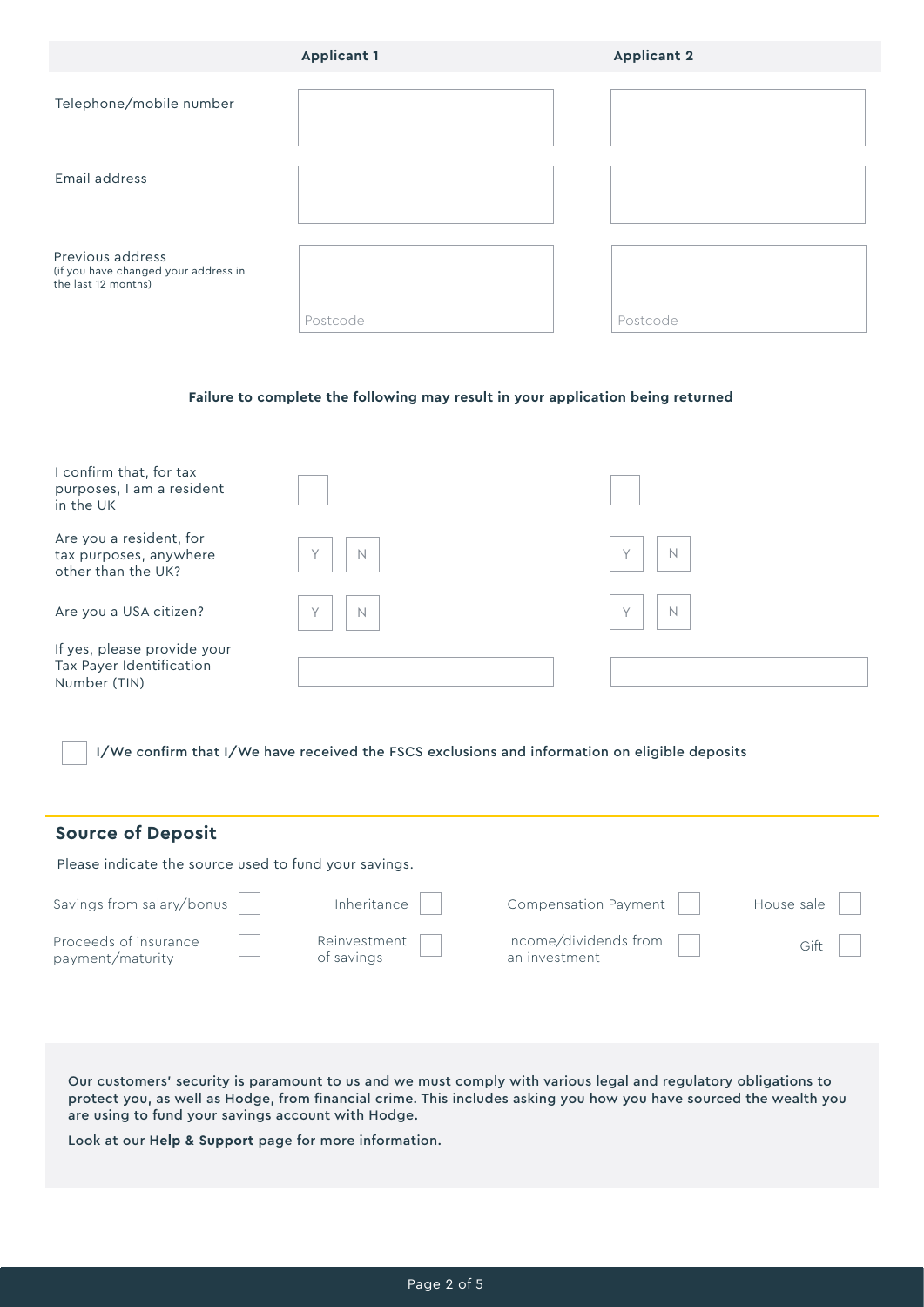| <b>Mandate For Joint Accounts</b>                                                                      |  |  |
|--------------------------------------------------------------------------------------------------------|--|--|
| Please tick to agree that any changes or instructions on your account can be made Jointly OR Severally |  |  |
| I/We agree that you may send one statement for our joint account                                       |  |  |
|                                                                                                        |  |  |
| <b>Funding</b>                                                                                         |  |  |
| Please tick to indicate whether you will be funding your account via:                                  |  |  |
| <b>Electronic Payment</b><br>Cheque                                                                    |  |  |

If you are funding via Electronic Payment, please be aware of the following:

Once we have opened your account, we will send you the account and funding details so you may complete your deposit. You will have 10 business days to fund the account from the day it is opened.

You may make multiple transactions within these 10 days.

This payment/s must be made by yourselves and come from the account you have provided as your nominated bank account below.

#### Please provide your nominated bank details:

| Name of account holder/s |  |
|--------------------------|--|
| Sort code                |  |
| Account number           |  |

If you are making your deposit with a cheque, please make your cheque payable to Hodge and one or more of the individual(s) named as account holder(s) and drawn on a UK bank account in the sole or joint name(s) or the applicant(s).

### **Interest Payment Details**

We require the interest to be paid externally to the bank account from which the deposit originated. I have completed the bank account details above.

If you do not tick this box, the interest will remain in your Hodge Savings Account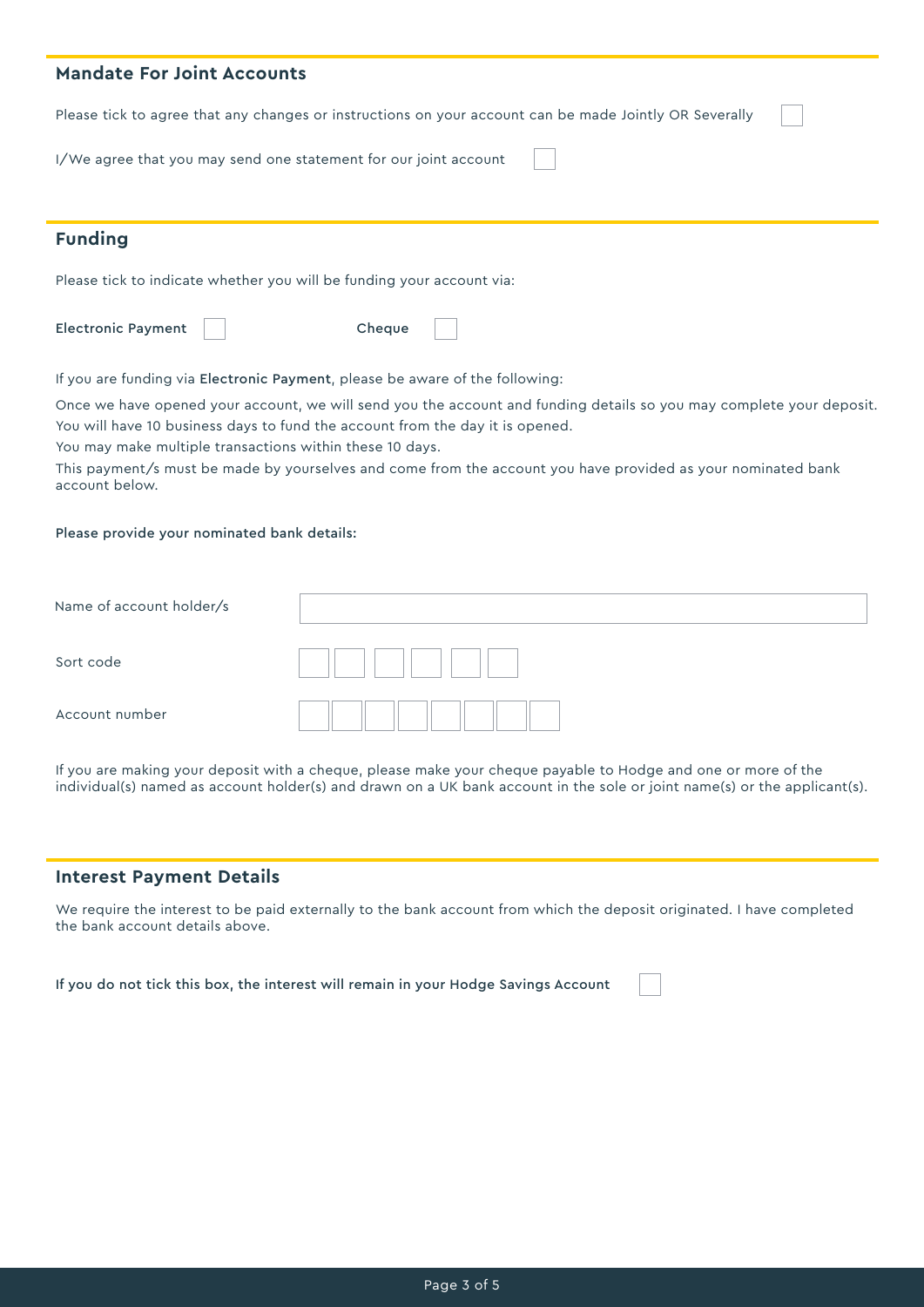# **Declaration**

I understand, confirm and agree the following:

#### **Use of your Personal Data**

The personal details you give on this form will be subject to the provisions of the General Data Protection Regulations 2018.

The information will be retained only for as long as necessary in accordance with our Retention Policy by Hodge who is the data controller, and may be stored on paper or an electronic format.

The information held about you may be used for the following purposes:

- Administering your application
- Verifying your identity and anti-money laundering checks
- Assist in fraud prevention
- Reporting to regulators and authorities
- Market and product analysis.

The information held about you may be shared with the following parties:

- Hodge's approved service providers in relation to this application; Other members of Hodge's group, its subsidiaries and associated companies
- Regulators or authorities where required or permitted by law.

You have the right to request access to your personal information held by Hodge; to do so, this request must be made in writing using our Subject Access Request Process. Further information regarding this can be found on our website.

Telephone calls may be monitored and/or recorded in the interest of security and to help improve our service.

Hodge may also use your information to contact you about it's products and services that it believes may be of interest to you.

Occasionally, we may have products and services that could be suitable for you. We would like your permission to contact you by phone, post, SMS or email.

Please confirm if you would like to hear from us about these services:

#### **Applicant 1**

#### **Applicant 2**



We will always treat your personal details with the utmost care and will never pass or sell your information to other companies for marketing purposes.

#### **Your rights as a data subject**

At any point while we are in possession of or processing your personal data, you have the following rights:

- Right of access you have the right to request a copy of the information that we hold about you as mentioned above
- Right of rectification you have the right to correct data that we hold about you that is inaccurate or incomplete
- Right to be forgotten in certain circumstances you can ask for the data we hold about you to be erased from our records
- Right to restriction of processing where certain conditions apply you have a right to restrict the processing
- Right of portability in certain circumstances, you have the right to have the data we hold about you transferred to another organisation
- Right to object you have the right to object to certain types of processing such as direct marketing
- Right to object to automated processing, including profiling – protection against targeted marketing and decision making
- Right to judicial review in the event that we refuse your request under rights of access, we will provide you with a reason as to why. You have the right to complain as per the subject access request process
- All of the above requests will be forwarded on should there be a third party involved in the processing of your personal data, i.e. if a data subject was to raise a Subject Access Request.